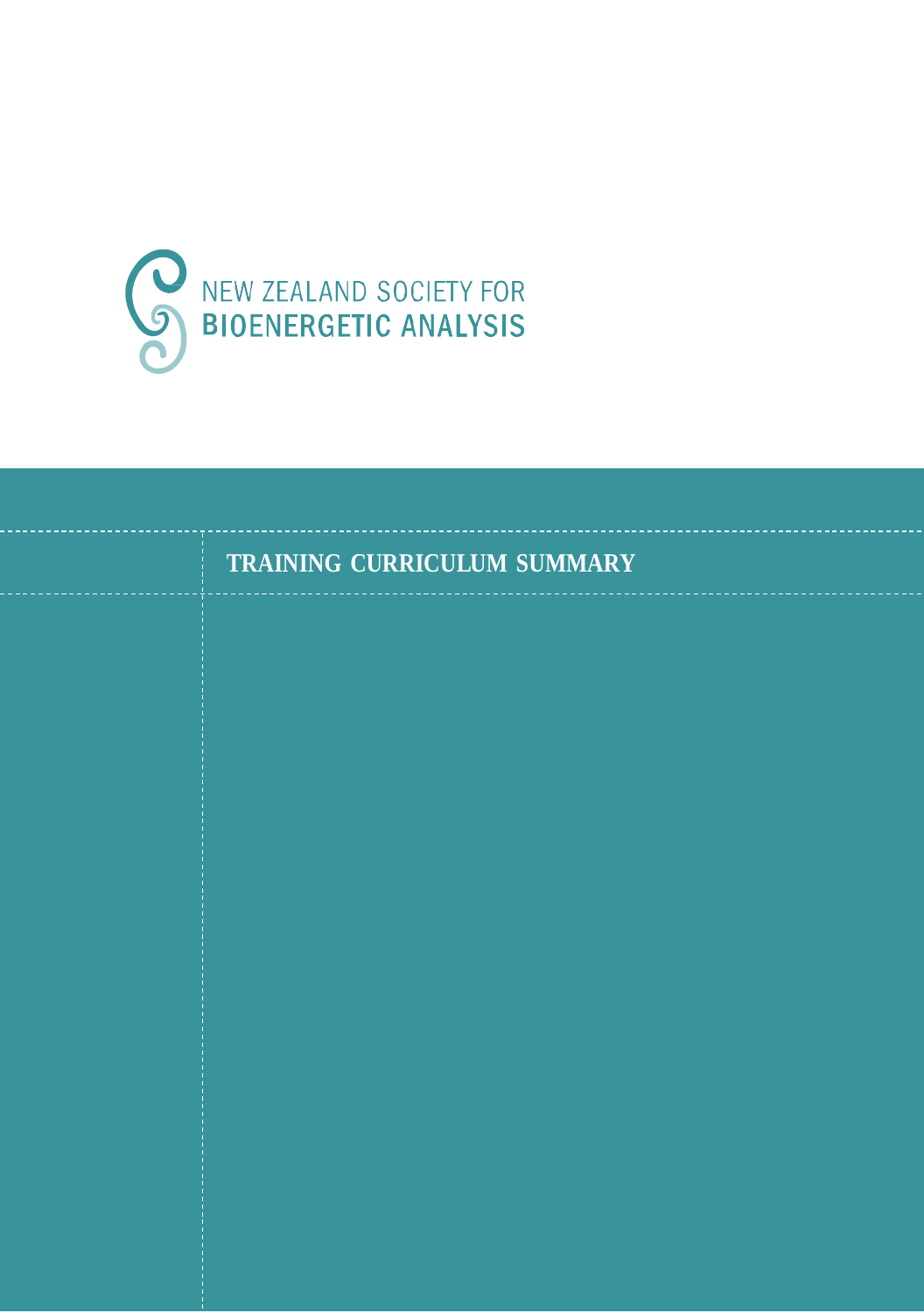The New Zealand Society for Bioenergetic Analysis Inc. (NZSBA) is affiliated to the International Institute for Bioenergetic Analysis (IIBA), based in Barcelona, Spain.

Bioenergetic Analysis, founded by Alexander Lowen in New York, is the largest school of somatic psychotherapy in the world and there are Societies in the following countries: Argentina, Austria, Belgium, Brazil, Canada, China, France, Germany, Israel, Italy, Netherlands, New Zealand, Norway, Poland, Portugal, Russia, Scotland, Spain, Switzerland and the United States.

## **TRAINING PROGRAMME**

The New Zealand Society for Bioenergetic Analysis (NZSBA) is preparing its fourth four-year training programme to commence in March 2020.

Bioenergetic Analysis is a psychodynamic, somatic and relational psychotherapy. This brochure outlines the prerequisites for admission to the programme and gives an overview of the curriculum. The training will be based in Wellington. You will find a form on the last page of this brochure if you wish to register an interest in this training course.

This training course is approved by PBANZ under the "Registration Requirements (During Grandparenting) June 2012" and students completing this course, plus the IIBA requirements for qualifying as a 'Certified Bioenergetic Therapist' (CBT), will be eligible to apply to be registered as a psychotherapist with PBANZ.

When PBANZ publishes its new "Accreditation Standards for Psychotherapy Training Providers", NZSBA will ensure that the training programme will meet these standards.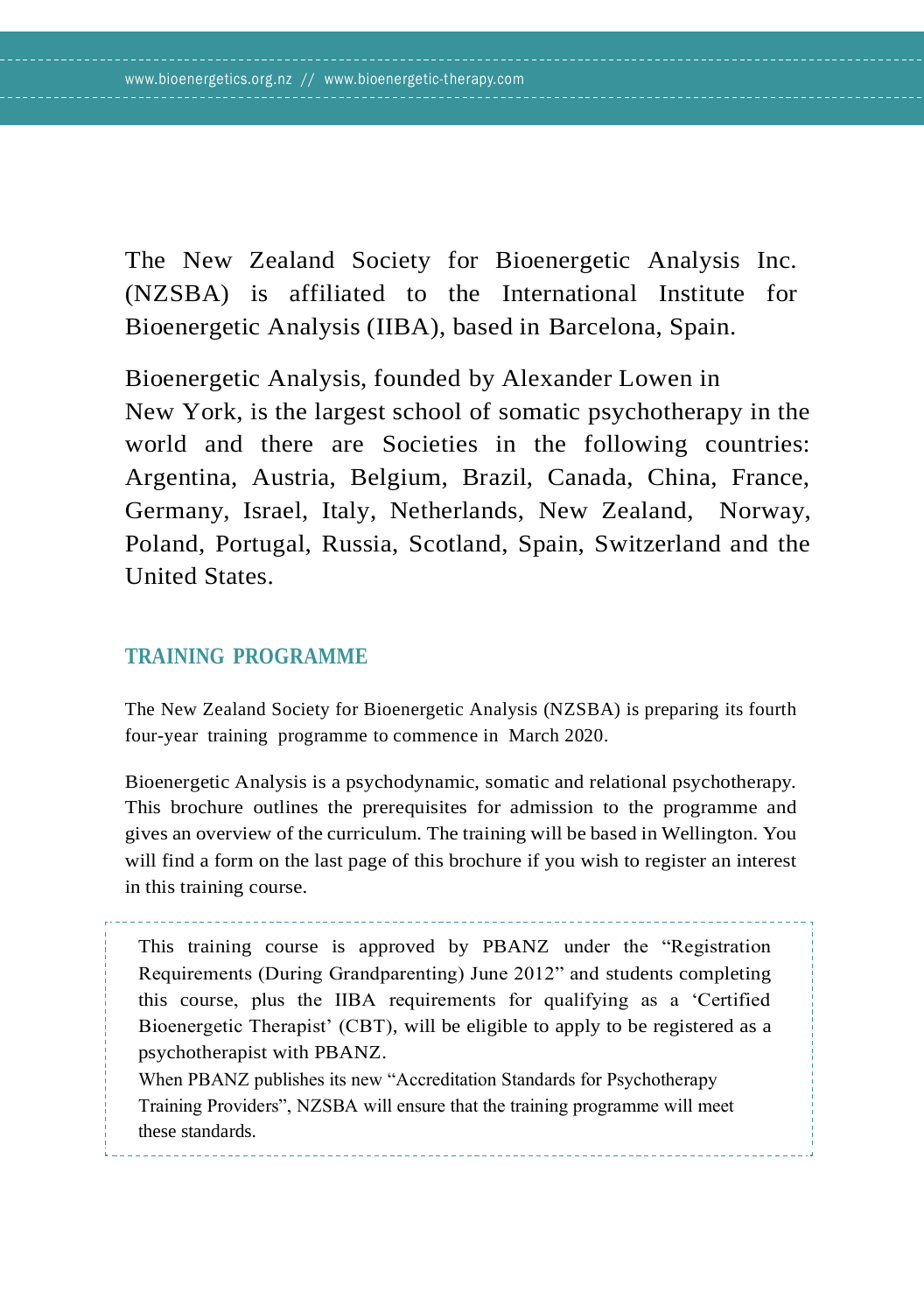## **TRAINING PROGRAMME FOR BIOENERGETIC ANALYTIC PSYCHOTHERAPISTS**

### **PURPOSE**:

This training programme, which is being made available by the New Zealand Society for Bioenergetic Analysis(NZSBA), is accredited by the International Institute of Bioenergetic Analysis(IIBA).

The Institute is based in Spain. The teaching faculty consists of international trainers from the IIBA and local trainers from NZSBA who are accredited with the IIBA. A counsellor or psychotherapist who completes the training course and its requirements is able to become a Certified Bioenergetic Therapist (CBT), registered with the International Institute of Bioenergetic Analysis.

### **PREREQUISITES**:

A candidate for the training programme should:

- 1. have relevant prior learning and experience. Ideally they should have a relevant tertiary qualification and belong to a professional association, such as NZAC, ANZSW, NZAP
- 2. be open to personal and professional self-development, and have the capacity to engage in the academic and therapeutic demands of the training course
- 3. be interviewed and accepted by the training committee of NZSBA as a fit and proper person to undertake this training.

### **THE TRAINING CURRICULUM – BRIEF SUMMARY**

The training programme is divided into two phases: pre-clinical and clinical. The Pre-clinical Phase takes two years and involves group learning about the basics of Bioenergetic Analysis, its history, techniques and relationship to other fields of knowledge. The Clinical Phase takes a further two years, and trainees learn about the therapeutic process, with an emphasis on self-awareness, the application of theory to practice, and an understanding of key therapeutic issues.

Supervision is a key process, and this takes place in group and individual settings.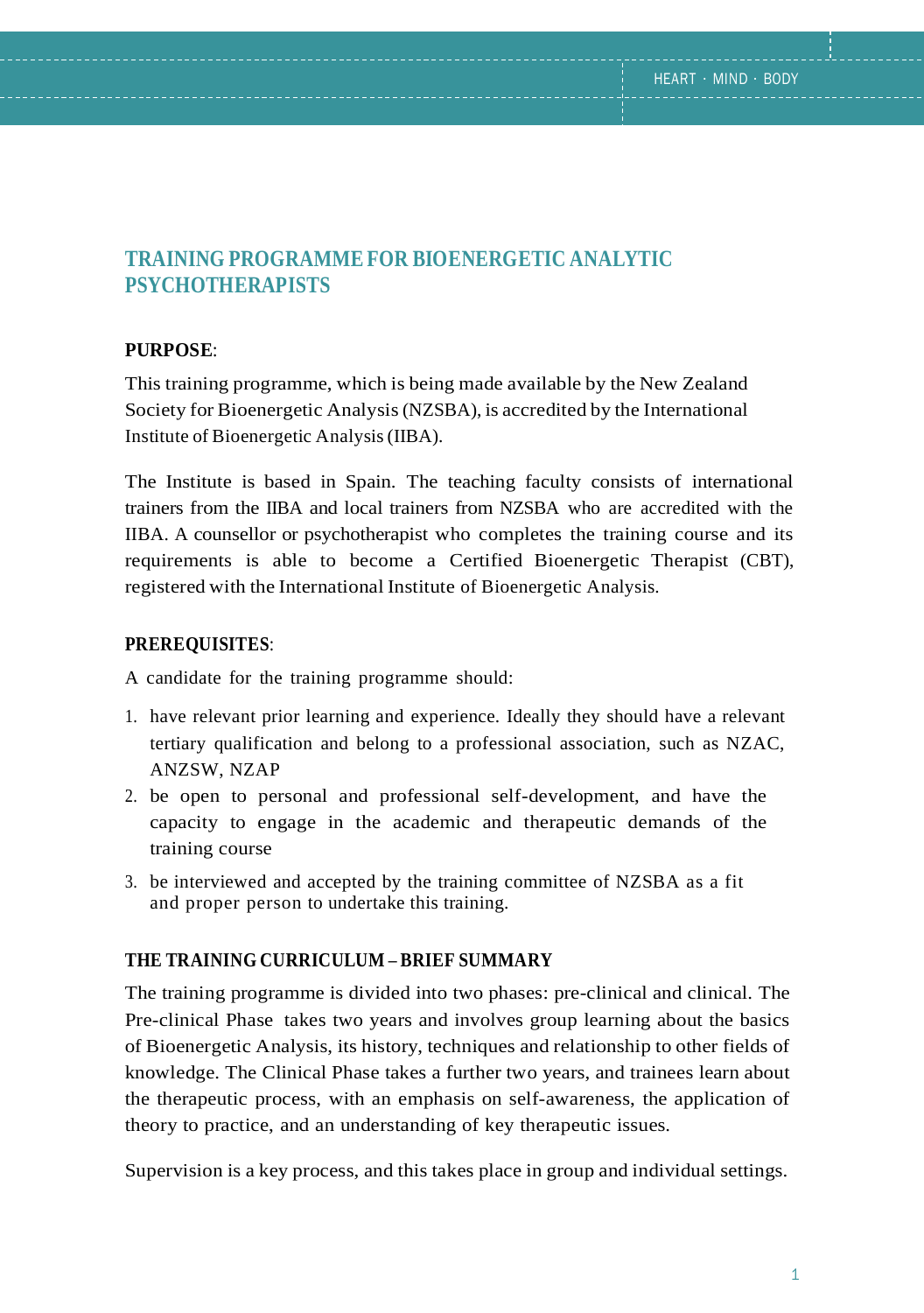#### [www.bioenergetics.org.nz /](http://www.bioenergetics.org.nz/)/ [www.bioenergetic-therapy.com](http://www.bioenergetic-therapy.com/)

## **OVERVIEW OF THE CURRICULUM** PRE-CLINICALPHASE(2YEARS)

#### **THE FUNDAMENTALS OF BIOENERGETICS**

- >> **History and basic concepts**: Bioenergetics rests on the work of Freud, Reich, and Lowen. It is informed by later psychodynamic, somatic and relational theorists.
- >> **Basic issues**: somatic principles of charge / discharge / containment; breathing; movement; grounding; alignment; sexuality; contact and bonding; negativity and resistances
- >> **Basic tools**: reading the body; expressions in parts of the body; blocks and splits, misalignments; assessing energy. Intuitive imagination and metaphors of the body. Techniques and mobilizations.
- >> **Anatomy and neuro-psychology**: basic anatomy and developments in neuroscience: affect regulation/dysregulation of the self

### **THE PROCESS OF HUMAN DEVELOPMENT**

- >> **Each of the developmental stages is examined in terms of**:
	- normative tasks (normal development)
	- typical interferences (deficits, conflicts, and traumas)
	- energetic consequences (psychic and somatic)
	- psychological consequences(e.g. disorders)

#### >> **The developmental stages examined are**:

– pre-natal, natal, and post-natal; oral; separation/individuation; genital/oedipal; adolescence; adulthood

#### **CHARACTER**

>> **Character structures and their manifestations**: The basic character patterns: schizoid, oral, borderline, narcissistic, psychopathic, masochistic and rigid are each examined developmentally, psychologically, bodily and energetically. The creative aspects of character: dreamers, creators, communicators, inspirers, stabilizers, achievers.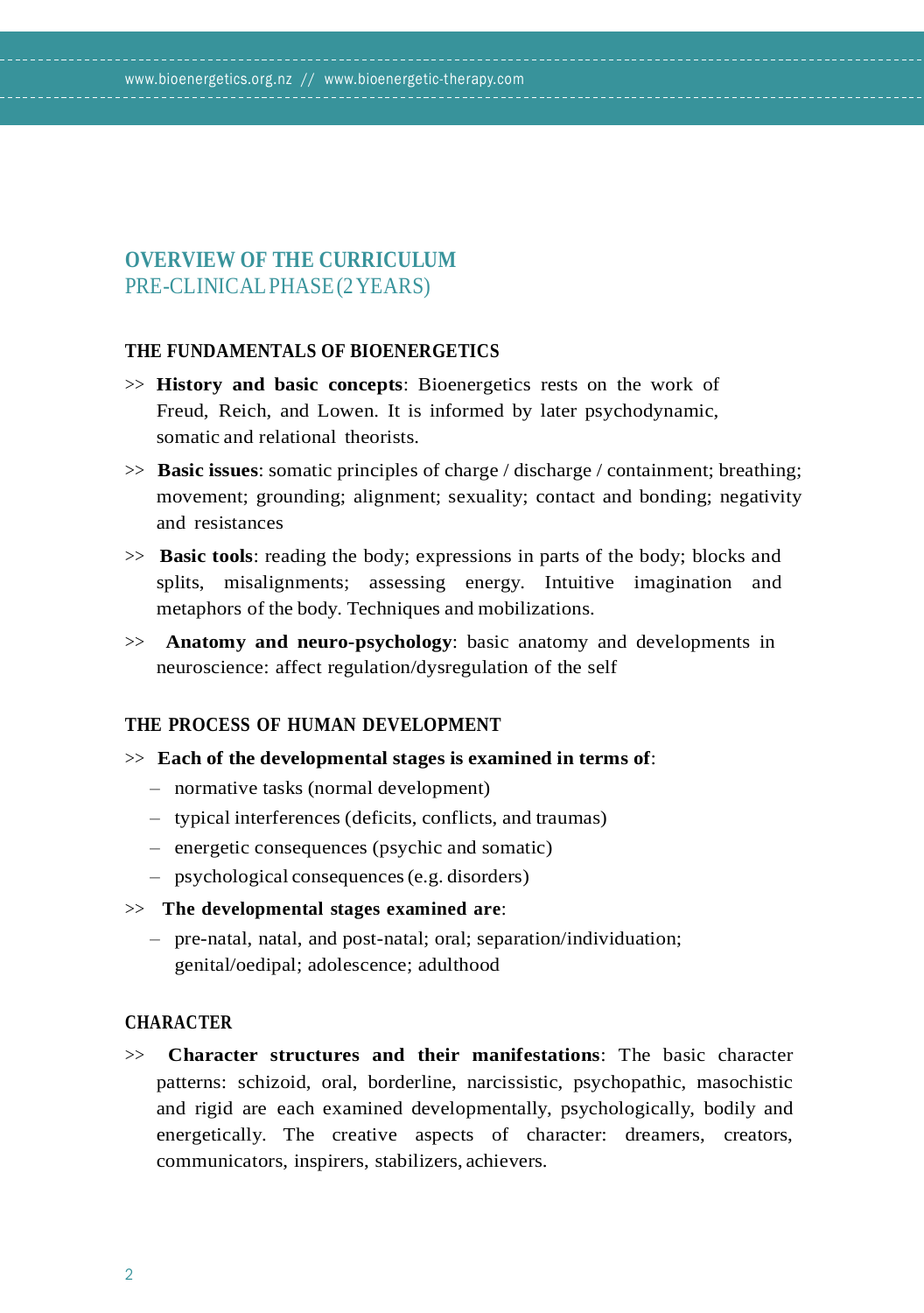## CLINICALPHASE(2YEARS)

### **THE SETTING OFBIOENERGETIC ANALYSIS**

- >> 1st interview: therapeutic contract; assessment; fees; ethics
- >> The session: modes of relating; forms of working; forms of intervention; integrating body and 'analytic' work; phases in the session

#### **THE THERAPEUTIC PROCESS (I)**

- >> Guiding Principles: each person is unique; processes are non-linear; character structure develops out of experiences of failure and compensation
- $\gg$  Maintaining Balance: between the intrapersonal & interpersonal; between the client's needs, conflicts, deficits and traumas
- >> Symbols: dreams, images at personal and transferential levels
- >> Psychosomatic: illness and healing

### **THE THERAPEUTIC PROCESS (II)**

- $\gg$  The Relationship: forms of resistance and negativity:
- >> defences: adaptive, defensive; the past in the present; breakdown and breakthrough
- >> The Self: attachment, attunement; intersubjectivity; expression
- >> Sexuality: centrality of; exploring; gender issues; working with sexual charge in therapy; creating safety; transference & countertransference
- >> Transference & counter-transference: attachment, sexuality; resonance, empathy, attunement; the therapist's woundedness

### **THE THERAPEUTIC PROCESS (III)**

- >> Phases: beginning, middle and end; bioenergetic exercises
- $\gg$  Topics: sexual abuse; crisis intervention; PTSD; psychoses; medication; culture; specific pathologies; psychosomatic diseases; new cutting edge topics in theory and practice
- >> Supervision: use of in training; personal/professional
- >> Skills for trainees: use of therapeutic process; interventions; regulation of emotion; manage therapeutic relationship.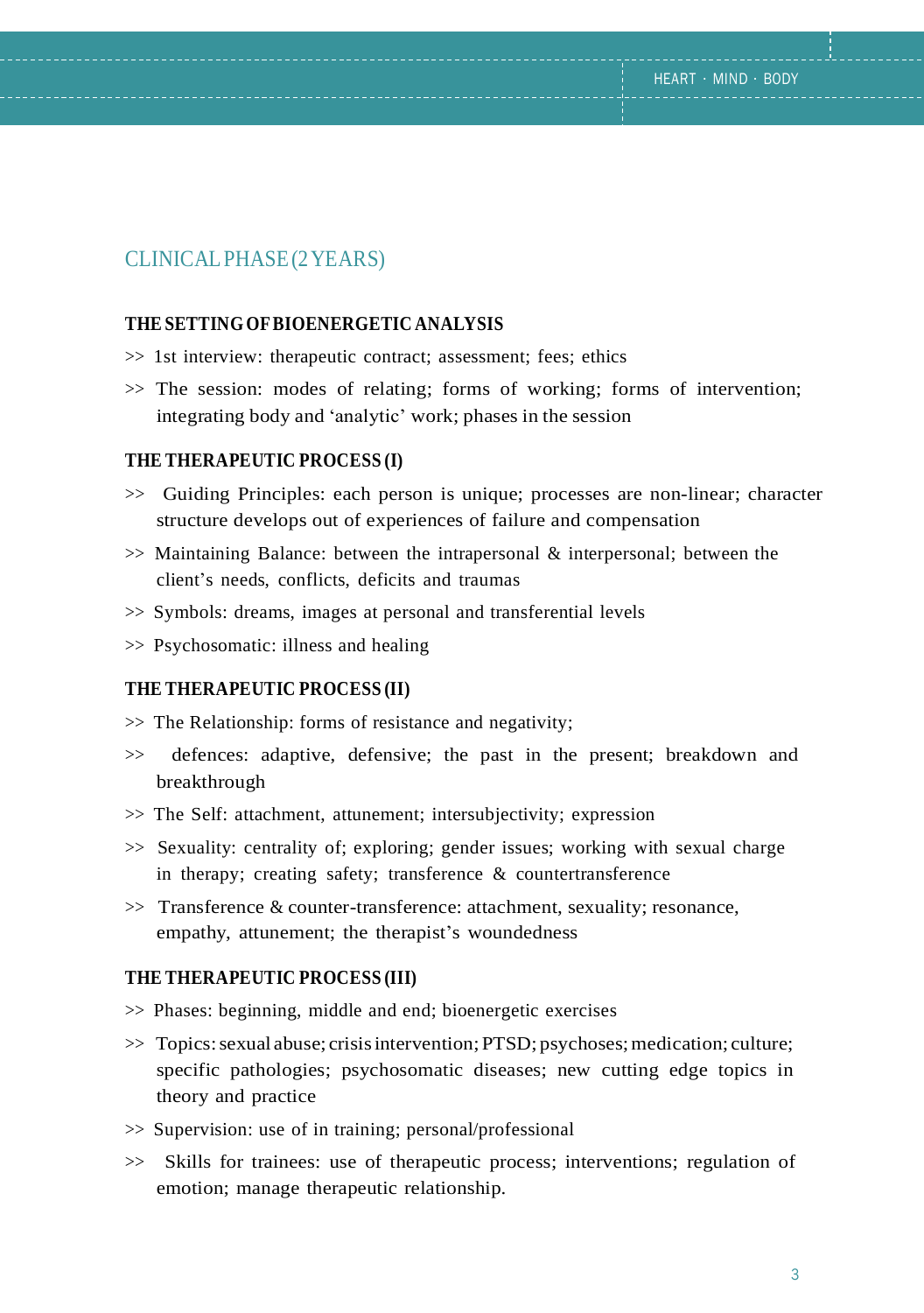# **THE BASIC PRINCIPLES OF BIOENERGETIC ANALYSIS**

1. All affective human experiences are body events.

[www.bioenergetics.org.nz /](http://www.bioenergetics.org.nz/)/ [www.bioenergetic-therapy.com](http://www.bioenergetic-therapy.com/)

- 2. Somatic processes (excitation, pulsation, flow, centering, containment, grounding) constitute the foundation of the psychosomatic unity of a person.
- 3. Intrapsychic, relational, affective, cognitive and somatic processes are fundamentally related and in mutual interaction.
- 4. Bodilyexpressionoftheseelementsisthekeytounderstandingpersonality.
- 5. Attachment and sexuality are the cornerstones of personhood.
- 6. A person's history of developmental deficits, conflicts and trauma is structured into the form and motility of his/her body.
- 7. Developmental deficits, conflicts and traumas are subjectively experienced as emotional, somatic, cognitive and relational disturbances, and are expressed in characterological defences and fixed relational patterns.
- 8. The relationship between client and therapist is a fundamental component of the therapeutic process.
- 9. Therapy focuses on the connection between the energetic processes of the body, the analytical and synthesizing processes of the mind, and the relational patterns expressed in the therapeutic process.
- 10. Therapy is a dialectical interplay between two people (subjectivities) and requires the therapist to be finely attuned to both the client's and his or her own somaticrhythms, developmental level of functioning and relationship needs.

The ability to integrate and express these principles as an effective therapist requires an in-depth awareness of self as well as a sophisticated knowledge, skills and ethical base.

It requires an in-depth knowledge of psychological development, psychopathology, and psychodynamic theory, an ability to read and attune to the body, an understanding of conscious and unconscious processes, and an understanding of the therapeutic process.

It requires the integration of these factors over time in a maturational process, involving one's own therapeutic process, and learning under the guidance of experienced trainers and supervisors.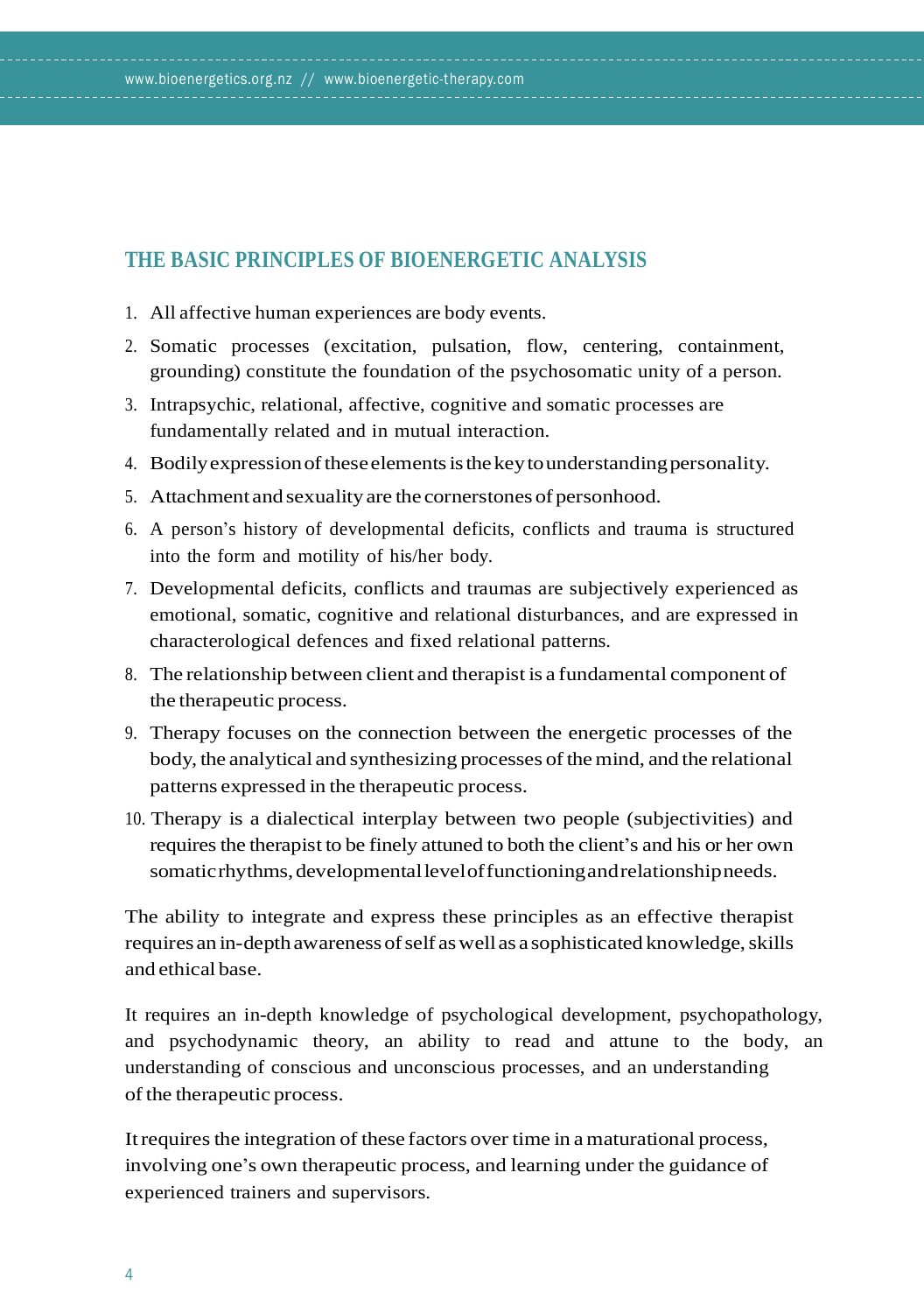## **CERTIFICATIONREQUIREMENTS:**

To become a Certified Bioenergetic Therapist (CBT), a trainee must:

- 1. have completed 480 hours of workshops over a 4-year period: each year comprising of 20 days of workshops run by both IIBA trainers and local trainers.
- 2. have successfully completed an annual evaluation process. Keep a personal journal, complete experiential and written assignments and the required reading.
- 3. have completed 150 hours of personal bioenergetic therapy<sup>1</sup> with a Bioenergetic Therapist<sup>2</sup> (it is recommended that at least 24 hours of therapy are completed for each year of the training programme to assistwith a deeper personal integration of the training experience).
- 4. complete an extensive case-study which is signed-off by two international trainers.
- 5. have completed 50 hours of bioenergetic supervision<sup>3</sup>, outside the training programme,withapprovedsupervisors, atleast 35hours ofwhichmustbe individualsupervision.
- 6. be endorsed by the NZSBA local trainer and be recommended by two members of the international faculty for certification.

Where the requirements of the PBANZ are higher than those of the IIBA, the NZSBA will adjust the above conditions to meet the requirements of PBANZ. On the other hand, NZSBA will notlowerthe IIBA requirements, e.g. to complete 150 hours of personal therapy, to meet the minimum requirements of the Board.

- <sup>2</sup> The Bioenergetic Therapist will need to be a registered psychotherapist with PBANZ.
- <sup>3</sup> The Psychotherapists Board requires the completion of 900 hours of supervised clinical psychotherapy practice over at least three years with a registered psychotherapist. These hours can be completed during and following qualification.

<sup>1</sup> The Psychotherapists Board of Aotearoa New Zealand requires psychotherapists to have undergone a personal therapeutic experience.